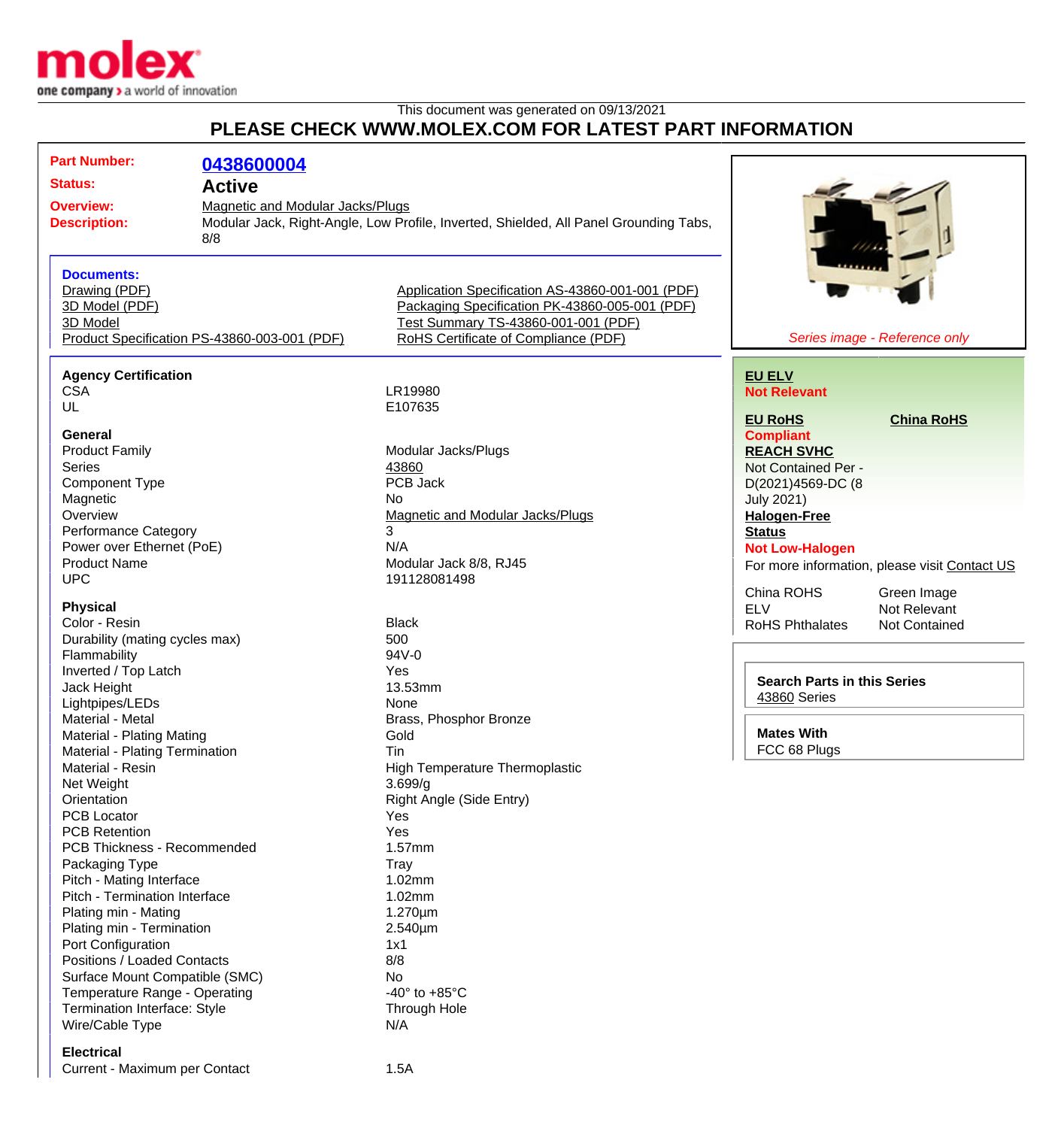| Grounding to PCB<br>Grounding to Panel<br>Shielded<br>Voltage - Maximum                                                                                                              | Yes<br>Yes<br>Yes<br>150V AC (RMS) |  |  |  |
|--------------------------------------------------------------------------------------------------------------------------------------------------------------------------------------|------------------------------------|--|--|--|
| <b>Solder Process Data</b><br>Duration at Max. Process Temperature (seconds)<br>Lead-freeProcess Capability<br>Max. Cycles at Max. Process Temperature<br>Process Temperature max. C | 005<br>WAVE<br>001<br>260          |  |  |  |
| <b>Material Info</b>                                                                                                                                                                 |                                    |  |  |  |
| <b>Reference - Drawing Numbers</b>                                                                                                                                                   |                                    |  |  |  |
| <b>Application Specification</b>                                                                                                                                                     | AS-43860-001-001                   |  |  |  |
| Packaging Specification                                                                                                                                                              | PK-43860-005-001                   |  |  |  |
| <b>Product Specification</b>                                                                                                                                                         | PS-43860-003-001                   |  |  |  |
| <b>Sales Drawing</b>                                                                                                                                                                 | SD-43860-001-001                   |  |  |  |
| <b>Test Summary</b>                                                                                                                                                                  | TS-43860-001-001                   |  |  |  |

## This document was generated on 09/13/2021 **PLEASE CHECK WWW.MOLEX.COM FOR LATEST PART INFORMATION**